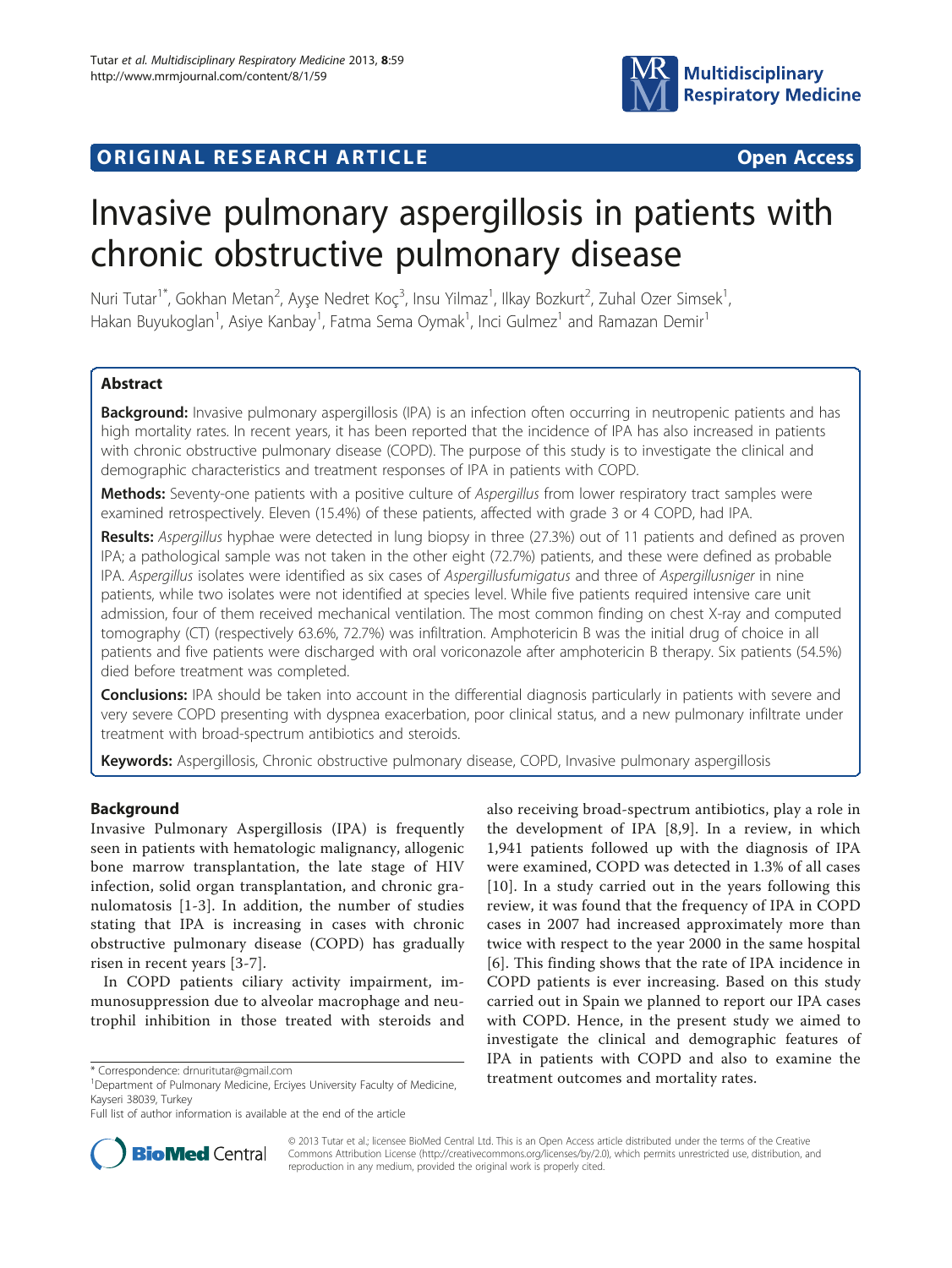#### **Methods**

#### Study population and case descriptions

This retrospective study was carried out on patients who applied to Erciyes University Hospital, which has 1,300 in-patient bed availability. It was approved by the Ethics Review Board of Erciyes University (2013/269).

COPD diagnosis was established according to the Global Initiative for Chronic Obstructive Lung Disease (GOLD) criteria [[11](#page-5-0)]. In patients with COPD, Bulpa criteria were used for IPA diagnosis [\[5](#page-5-0)]. Accordingly, the diagnosis of "proven IPA" was established by means of the presence of hyphae compatible with Aspergillus in the examination of specimens taken from a pulmonary lesion through pulmonary biopsy or needle aspiration, and by the isolation of Aspergillus species in culture from any upper respiratory tract (URT) sample together with evidence of associated tissue damage. The diagnosis of "probable IPA", it was established by the coexistence of host factors [patient with severe COPD according to GOLD (stage III or IV), usually treated with steroids, with recent exacerbation of dyspnoea, and suggestive chest imaging] and microbiological factors [Aspergillus isolation in LRT sample or two sequential positive serum galactomannan (GM) tests]. The diagnosis of "possible IPA" required host factors, but without microbiological proof, while "colonization" meant the patient was asymptomatic in spite of the isolation of Aspergillus in the lower respiratory tract samples.

In our study, the response to antifungal treatment was evaluated based upon the criteria determined by the European Organization for the Research and Treatment of Cancer (EORTC) and the Mycoses Study Group (MSG) [[12](#page-5-0)]. Accordingly, a reduction of at least 25% in the diameter of radiological lesions, together with recovery in the findings of disease and disease-specific symptoms and the patient's being alive at the end of treatment were defined as treatment success. As for treatment failure, it was defined as follows: radiological stabilization (the 0-25% resolution of lesion diameter) together with a slight or no recovery in the findings of disease and coexistent symptoms despite the fact that the patient survived; the occurrence of disease in new areas together with the worsening of findings and symptoms of disease clinically; radiological deterioration of pre-existing lesion; continuous isolation of fungus species from the infected area; the patient's death within the 12 week-follow up period for whatever reason.

#### Patient inclusion criteria and data collection

In the present study we examined the data on the isolation of Aspergillus from LRT samples in our microbiology laboratory which were sent from the chest disease or infectious disease clinics between January 2006 and December 2011. The inclusion criteria were as follows: 1- the isolation of Aspergillus from LRT culture; 2- patients had COPD in GOLD stage 3 (severe) or 4 (very severe); 3- patients had a history of steroid use (systemic or inhaled) in the last 3 weeks before admission or had a history of antibiotic use in the last 3 months before admission; 4- the isolation was not considered as colonization. The patients were diagnosed as "proven IPA" and "probable IPA". There was no case of "possible IPA" since only patients with a positive culture for Aspergillus were included in the study. The files, discharge reports and x-rays of all patients, which were registered in the hospital data processing system, were checked. Accordingly, we registered: demographic features, history of smoking, presence of other coexisting diseases, pulmonary function test results, history of drug use, clinical symptoms, results of laboratory tests, imaging findings, hospitalization periods, intensive care unit (ICU) admission, invasive mechanical ventilation support , and response to treatment.

#### Microbiological procedures

In the course of the study period, following the direct microscopic examination, all LRT specimens were cultured on Sabouraud dextrose agar (SDA) media with and without antibiotics. One of these was incubated at 37°C and the others in incubators at 25°C for 3 weeks and were evaluated as to whether isolation occurs 3 times in a week, or not. The identification of a colony presenting mould growth was carried out at species level according to macroscopic and microscopic morphology [\[13\]](#page-5-0).

The galactomannan (GM) antigen level in serum was detected in all patients by Platelia Aspergillus Galactomannan EIA kits (Bio-Rad, Marnes-La-Coquette, France). The ratio of  $\geq 0.5$  ng/mL for GM was considered positive. A 1,3-beta D-Glucan level was detected by Fungitell kits (Associates of Cape Cod, East Falmouth, MA, USA) and a ratio of > 80 pg/mL was considered positive [[2\]](#page-5-0).

#### Statistical method

The frequency, percentage, mean, standard deviation, median and interquartile range values from descriptive statistics are presented. The SPSS 15.0 packaged software was used for the analysis of data.

#### Results

#### Diagnostic and demographic characteristics of patients

In 71 patients Aspergillus had been isolatedin LRT samples. Eleven out of them (15.4%) had stage 3 or 4 COPD and these were the cases that applied to our hospital with complaints of dyspnea. As a result of lung biopsy in three cases (27.3%) out of these 11 patients, hyphae compatible with Aspergillus were seen and identified as proven IPA; in the other eight cases (72.7%), pathological specimens were not taken and these were identified as probable IPA.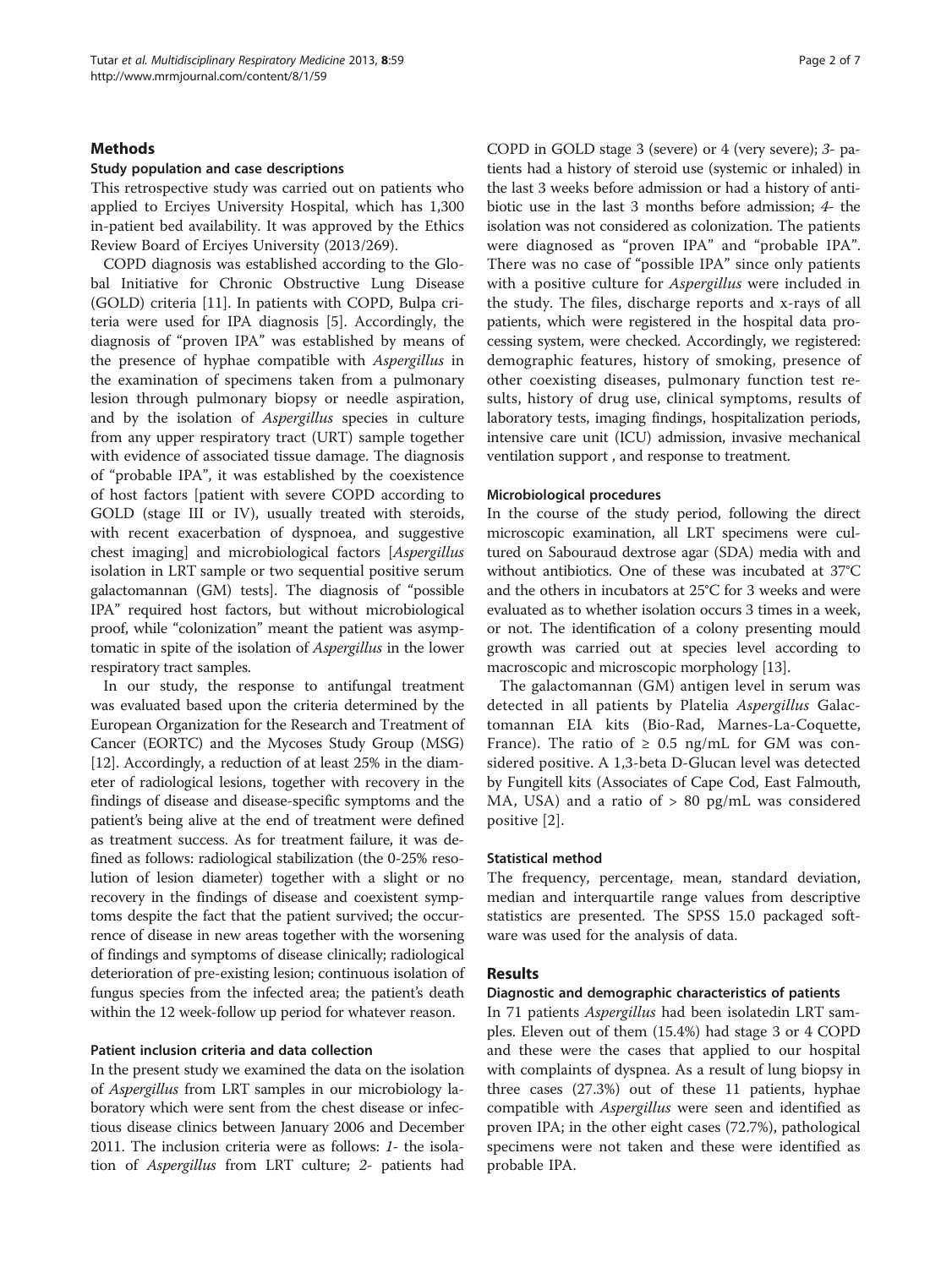Six Aspergillus strains were defined as Aspergillus fumigatus and three as Aspergillus niger, while identification at species level in the other two strains was not made.

The mean age was  $65.1 \pm 9.7$  years and 9 patients (81.8%) were male. History of smoking was present in 8 cases (72.7%). Ten patients (90.9%) had been using a systemic steroid and 8 (72.7%) an inhaler steroid over the last 3 weeks. History of antibiotic use was present in four patients over the last 3 months. The average diagnosis time was  $13.8 \pm 3.8$  days after admission and the average hospitalization period was  $24.7 \pm 13.9$  days. Five cases had ICU admission and four of them received invasive mechanical ventilation (Table 1).

#### Symptoms, laboratory results and radiological findings

The most frequent symptoms were dyspnea  $(n = 11,$ 100%) and cough (n = 10, 90.9%). Sputum, fever and hemoptysis were other recorded symptoms (Table 2). Moreover, GM was positive in nine patients (81.8%). The median value for GM was 0.54 ng/mL. Beta D-Glucan was examined in five patients and was positive in three (60%) of them.

The most frequent abnormal finding seen in chest xray was infiltration ( $n = 7, 63.6\%$ ). Cavitation, nodule, consolidation and pleural fluid came next in order of frequency. As for the thorax computed tomography

## Table 1 Clinical and demographic characteristics of 11 COPD patients with IPA<sup>a</sup>

| <b>Characteristics</b>                 |                 |
|----------------------------------------|-----------------|
| Male                                   | 9(81.8)         |
| Female                                 | 2(18.2)         |
| Mean age, years                        | $65.1 + 9.7$    |
| Smoking history                        |                 |
| Yes                                    | 8(72.7)         |
| >40, pack years                        | 4(36.3)         |
| Underlying disease                     |                 |
| Diabetes mellitus                      | 1(9.0)          |
| Cardiovascular disease                 | 3(27.2)         |
| Steroid treatment <sup>b</sup>         |                 |
| Inhaled                                | 8(72.7)         |
| Systemic use                           | 10 (90.9)       |
| Recent use of antibiotics <sup>c</sup> | 4(36.3)         |
| Time to diagnosis, days                | $13.8 + 3.8$    |
| Hospitalization period, days           | $24.7 \pm 13.9$ |
| ICU admission                          | 5(45.4)         |
| Mechanical ventilation                 | 4(36.3)         |
| Death                                  | 6(54.5)         |

 $^{\text{a}}$ Data are presented as number (%) or average  $\pm$  standard deviation.

bWithin three weeks before applying, <sup>c</sup>Within three months before applying.

| ΩŤ<br>Page |
|------------|
|------------|

#### Table 2 Symptoms, laboratory and radiological findings of 11 COPD patients with IPA

| Symptom, n (%)                               |                        |
|----------------------------------------------|------------------------|
| Fever                                        | 5(45.4)                |
| Cough                                        | 10 (90.9)              |
| Dyspnea                                      | 11 (100)               |
| Sputum                                       | 7(63.6)                |
| Hemoptysis                                   | 2(18.1)                |
| Laboratory, average $\pm$ SD or median (IQR) |                        |
| White blood cell, 10 <sup>3</sup> /mL        | $13.5 \pm 5.2$         |
| Hemoglobin, g/dL                             | $12.0 \pm 2.8$         |
| Thrombocyte, 10 <sup>3</sup> /mL             | $352.1 \pm 175.1$      |
| Sedimentation, mm/hour                       | $88 \pm 25$            |
| CRP, mg/L                                    | $117 \pm 50$           |
| Galactomannan, ng/mL                         | $0.54$ $(0.17 - 9.16)$ |
| Radiological findings, n (%)                 |                        |
| Chest X-ray                                  |                        |
| Infiltration                                 | 7(63.6)                |
| Cavity                                       | 3(27.2)                |
| Nodule                                       | 3(27.2)                |
| Pleural fluid                                | 2(18.1)                |
| Consolidation                                | 2(18.1)                |
| Worsening radiological findings <sup>a</sup> | 7(63.6)                |
| Computed tomography                          |                        |
| Infiltration                                 | 8(72.7)                |
| Nodule                                       | 4(36.3)                |
| Consolidation                                | 3(27.2)                |
| Cavitation                                   | 3(27.2)                |
| Pleural fluid                                | 2(18.1)                |

IQR, Interquartile range.

<sup>a</sup>New images of infection appeared or old lesions worsened compared to previous chest radiographs.

(CT) findings, again infiltration was frequently encountered (n = 8, 72.7%). Nodule, consolidation, cavity and pleural fluid was next in order of frequency (Table 2). Progress in radiological findings for infection before antifungal treatment was detected in seven cases (63.6%).

#### Antifungal treatment and results

Diagnostic procedures, treatment and results for all patients are shown in Table [3](#page-3-0). In terms of treatment, all cases received amphotericin B [7 (63.6%) amphotericin B deoxycholate, 4 (36.4%) liposomal amphotericin B] for initial treatment and 5 (45.4%) patients were discharged with oral voriconazole. Six (54.5%) patients died before the completion of treatment and were considered as "treatment failure". In 5 patients (45.4%),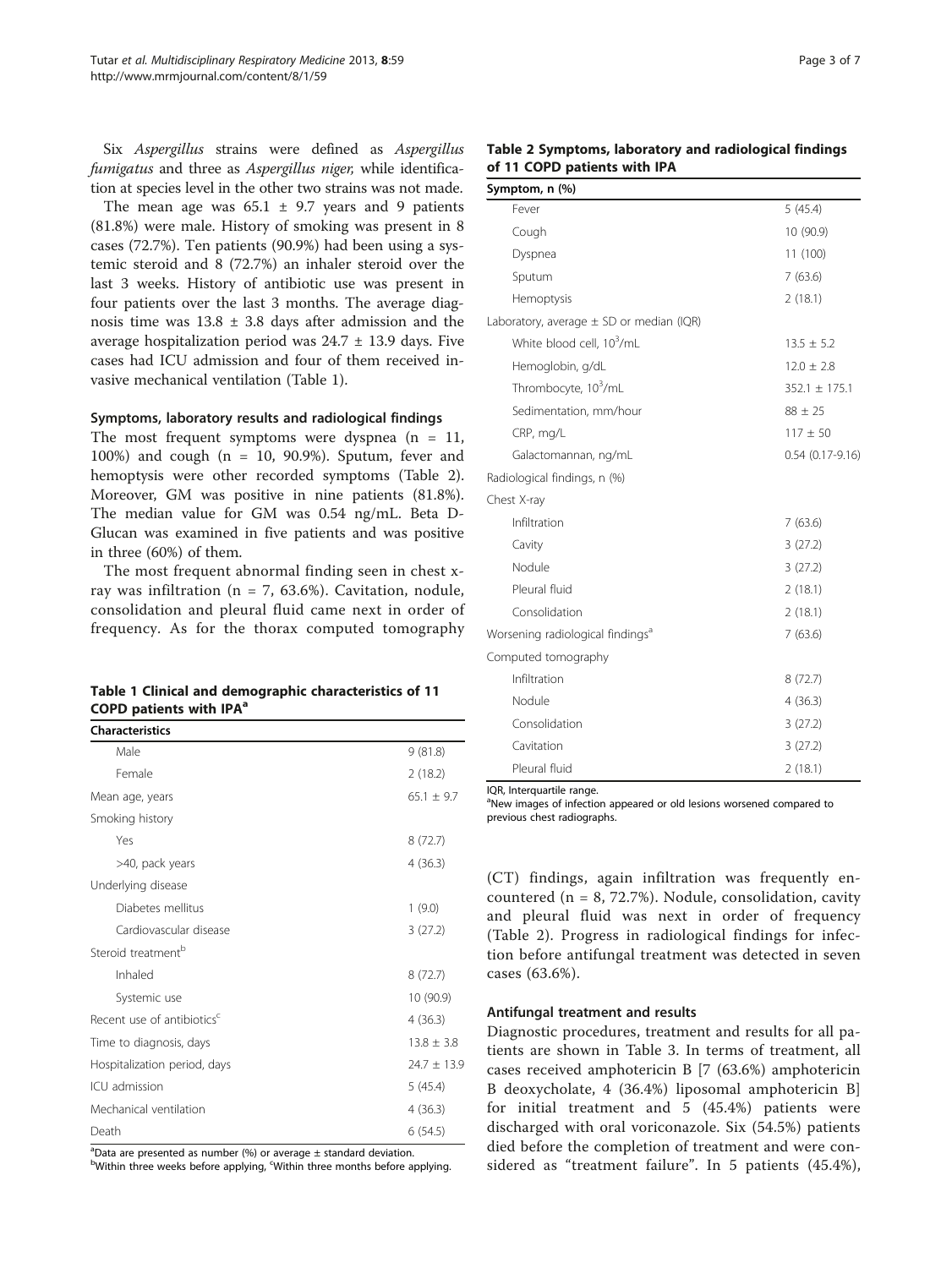|    |                        | Diagnosis Risk factor <sup>a</sup> | Chest x-ray                 | Thorax CT                       | Type of specimen               | Isolation type         | Antifungal treatment       | GM value and<br>control (ng/mL) | Beta D- Glucan<br>(pg/mL) | Death |
|----|------------------------|------------------------------------|-----------------------------|---------------------------------|--------------------------------|------------------------|----------------------------|---------------------------------|---------------------------|-------|
|    | Probable               | Steroid                            | Infiltration,<br>cavitation | Infiltration, cavity            | Sputum, pleural fluid          | A. niger               | LAMB                       | $3.79 \rightarrow 0.24$         | none                      | Yes   |
|    | 2 Probable             | Steroid                            | Infiltration                | Infiltration                    | Bronchial lavage               | A. fumigatus           | LAMB                       | $0.53 \rightarrow$ none         | none                      | Yes   |
|    | 3 Probable             | Steroid                            | Cavitation                  | Cavity                          | Sputum                         | Aspergillus<br>species | AMB                        | $3.79 \rightarrow 2.33$         | none                      | Yes   |
|    | 4 Probable             | Steroid and<br>antibiotic          | Infiltration                | Infiltration.<br>consolidation  | Sputum and bronchial<br>lavage | Aspergillus<br>species | AMB                        | $9.16 \rightarrow$ none         | none                      | Yes   |
|    | 5 Probable             | Steroid                            | Consolidation               | Consolidation                   | Bronchial lavage               | A. niger               | AMB                        | $5.48 \rightarrow 4.38$         | none                      | Yes   |
| 6. | Probable               | Steroid                            | Cavitation, nodule          | Infiltration, cavity,<br>nodule | Sputum                         | A. fumigatus           | AMB                        | $0.22 \rightarrow$ none         | > 523                     | Yes   |
|    | Proven <sup>b</sup>    | Steroid and<br>antibiotic          | Consolidation,<br>nodule    | Consolidation, nodule           | Sputum                         | A. fumigatus           | AMB, then<br>voriconazole  | $0.54 \rightarrow 0.33$         | 59                        | No    |
|    | 8 Proven <sup>b</sup>  | Antibiotic                         | Infiltration                | Infiltration, nodule            | Bronchial lavage               | A. fumigatus           | AMB, then<br>voriconazole  | $0.60 \rightarrow 0.30$         | none                      | No    |
|    | 9 Probable             | Steroid                            | Infiltration                | Infiltration                    | Bronchial lavage               | A. fumigatus           | AMB, then<br>voriconazole  | $0.50 \rightarrow 0.16$         | 51                        | No    |
|    | 10 Probable            | Steroid                            | Infiltration, nodule        | Infiltration, nodule            | Sputum                         | A. niger               | LAMB, then<br>voriconazole | $0.17 \rightarrow$ none         | 90                        | No    |
|    | 11 Proven <sup>b</sup> | Steroid and<br>antibiotic          | Infiltration                | Infiltration                    | Transbronchial biopsy          | A. fumigatus           | LAMB, then<br>voriconazole | $0.39 \rightarrow$ none         | > 523                     | No    |

## <span id="page-3-0"></span>Table 3 Diagnosis, antifungal therapy, and outcomes in 11 COPD patients with IPA

<sup>a</sup>The term Steroid includes only systemic corticosteroid treatment.

<sup>b</sup>Hyphae were seen in the pathological examination of biopsy material.

AMB, Amphotericin B deoxycholate; IPA, Invasive pulmonary aspergillosis; LAMB, Liposomal amphotericin B.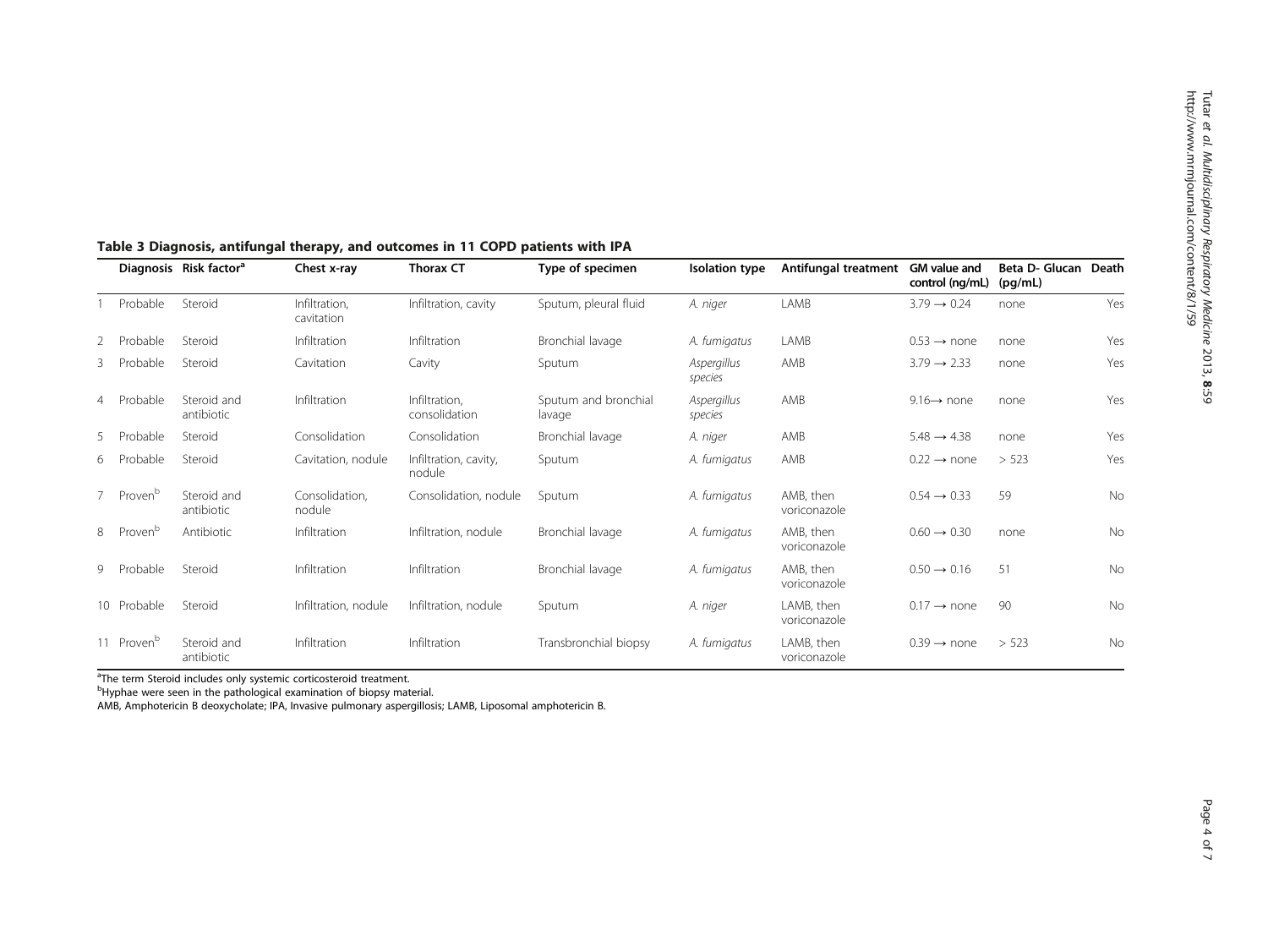clinical and radiological improvement after antifungal treatment was followed up and these cases were acknowledged as "treatment success". In those patients in whom treatment success was observed, the average duration of treatment was 137.2 days; instead it was 15.8 days in the patients who died.

## **Discussion**

In the present study, the diagnosis and treatment features of 11 COPD cases, who had IPA but no other immunosupressive diseases, were analyzed. In recent years, it has been shown that corticosteroid use plays a significant role in terms of increasing the rate of IPA incidence in COPD cases [[5,6\]](#page-5-0). In one retrospective study, it was shown that steroid use of over 700 mg in total within the last three months in COPD patients increased the risk of IPA [[6\]](#page-5-0). Also, it has been stated by some authors that inhaled steroids are a risk factor for IPA [\[14](#page-5-0)]. While 72.7% of cases in this study had used an inhaled steroid, 10 cases (90.9%) had used a systemic steroid within the last 3 weeks.

Another risk factor charged with the development of IPA in COPD patients is broad-spectrum antibiotic treatment. In one study, it was pointed out that treatment with a wide range of broad-spectrum antibiotics used before hospitalization in COPD cases was associated with the development of IPA and another study showed that using three or more antibiotics for 10 days was a risk factor for IPA development in patients with COPD [[15](#page-5-0),[16\]](#page-5-0). In the present study, similar to other reports, four cases had used antibiotics in the last 3 months and a history of antibiotic use was the only risk factor in one case that did not receive systemic steroid treatment.

Since underlying disease may mask the findings of Aspergillus lung invasion, clinical symptoms and radiological findings are nonspecific in cases with COPD [[6](#page-5-0)]. In COPD patients where IPA had developed, dyspnea was reported as the most frequent symptom and cough, wheezing, increase in sputum amount and fever may also be seen [[16](#page-5-0)]. The most frequent radiologic finding was infiltration [[6,7\]](#page-5-0) that is non specific and may correspond to a COPD exacerbation caused by bacterial pulmonary infection, frequently encountered especially in chest disease clinics. For this reason, patients are frequently diagnosed as affected with IPA following their hospitalization. In our study, we were able to diagnose IPA in an average of 13.8 days after hospitalization. This also shows that an early screening test for IPA should be performed. In addition, the isolation of Aspergillus strains in culture and no regression in radiological and clinical findings with appropriate antibiotic treatment are the most important findings which suggest IPA. In this study, similar to other reports, the dyspnea was reported in all cases and the chest x-rays of seven cases at follow up showed a progression of findings compared to the chest x-ray on hospital admission.

In studies carried out on patients with hematologic malignancy from our country, GM antigen test sensitivity was found as 56-61% and its specificity as 21-84% [[17,18\]](#page-5-0). However, in studies carried out on COPD cases in different centers, GM antigen test sensitivity in the diagnosis of IPA was stated as 46.2-80% and specificity as 83.3-94.1% [[16,19,20](#page-5-0)]. In addition, it has been indicated that GM positivity in COPD patients with IPA development in intensive care and the isolation of Aspergillus species in respiratory samples may be significant in terms of mortality [\[3](#page-5-0)]. As for our study, the GM value was found to be positive in 9 (81.8%) cases, and 5 of them (55.5%) died. This gives further support to the belief that GM positivity in COPD cases with the development of IPA is a significant parameter to be considered in terms of mortality. Moreover, it is conceivable that a GM value positive in the diagnostic period will become negative in cases responding to treatment [\[21](#page-5-0)]. In 2 of our 7 cases where the GM test was repeated after they received antifungal treatment for at least one week, it was found that GM value was still positive, in fact treatment failed in both patients and they died (Table [3](#page-3-0)). While 1,3-beta-D-glucan was found to be negative in two cases for whom the GM value was positive, it was found positive in three IPA cases with negative GM test. In a study carried out recently, the sensitivity of the 1,3 beta-D-glucan test in the diagnosis of IPA was reported as 66% and its specificity as 75.6% [[22](#page-5-0)]. Especially in patients from whom a bronchoscopic sample was not taken, applying both serologic methods may increase diagnostic sensitivity, although prospective systematic studies analyzing this application in patients with COPD are needed.

Even though amphotericin B has been used as the first-line antifungal agent in the treatment of IPA for many years, in a comparative study carried out in 2002 voriconazole was more successful than amphotericin B as the primary mode of invasive aspergillosis treatment [[23](#page-5-0)]. Saito et al. also observed a good response as high as 60.6% with voriconazole in patients with chronic pulmonary aspergillosis [\[24\]](#page-6-0). In a recent study, Chu et al. reported 108 invasive fungal infections treated with voriconazole in whom 83 patients (76.8%) were IPA [[25](#page-6-0)]. Although the authors, in patients with proven and probable invasive fungal disease, did not find a significant relationship between therapeutic voriconazole levels and achievement of complete or partial response at 12 weeks, radiologic response was noted in 55.2% of patients with invasive pulmonary aspergillosis. In addition, they found complete or partial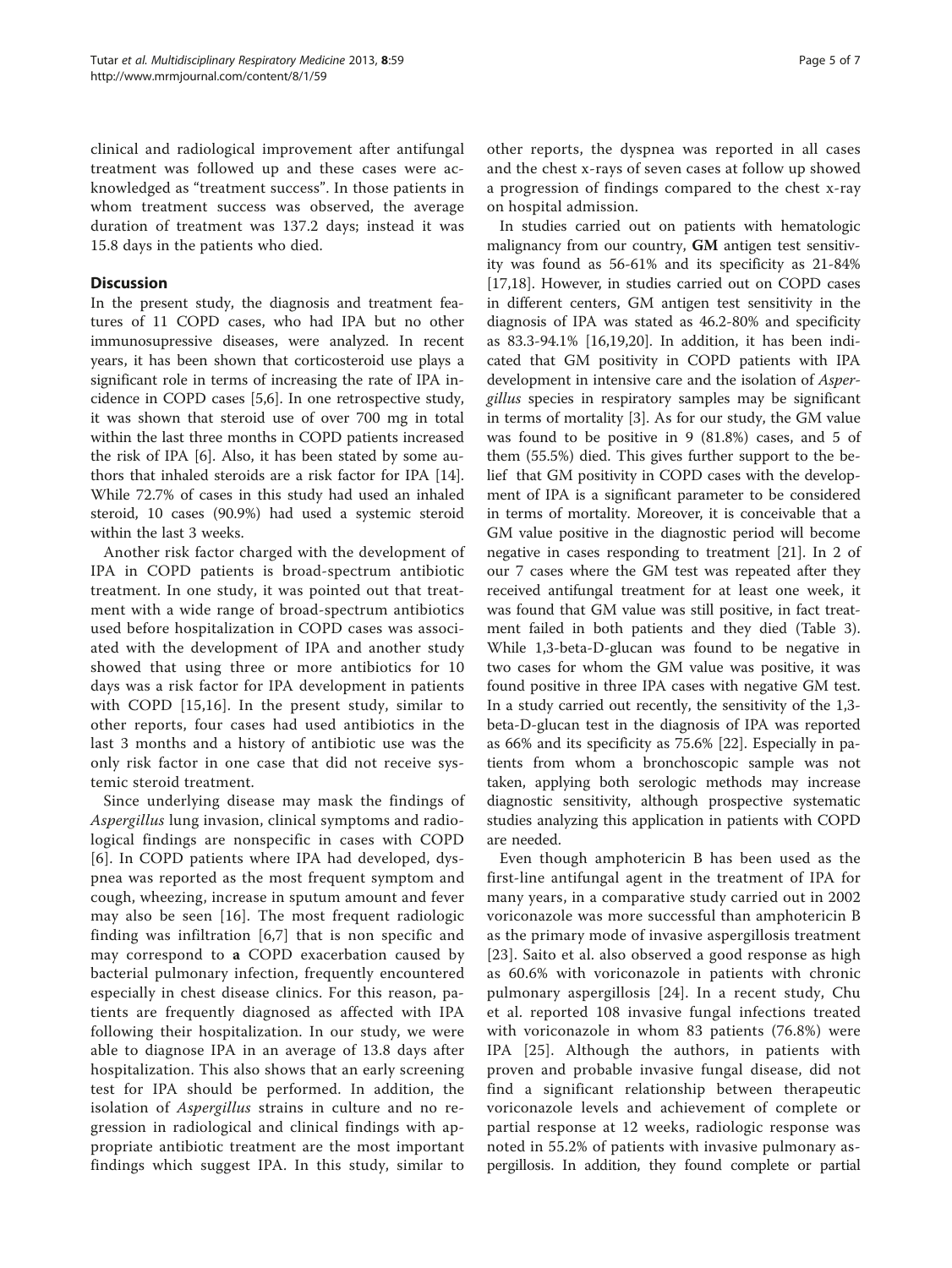<span id="page-5-0"></span>response at 6 weeks with initial subtherapeuticvoriconazole levels in seven patients all affected with invasive pulmonary aspergillosis. In the present study partial response was achieved in 45.4% of patients and all received voriconazole after initial amphotericin B therapy. This was due to the fact that treatment in living cases was continued with the use of voriconazole by virtue of its oral form being available.

In the studies of different centers, the mortality rate of IPA in COPD cases was reported to be between 43.3% and 95% [5-7,16[,26](#page-6-0)]. In our study, the mortality rate was 54.5%, however, to define the excess cause of mortality is difficult in this patient group since they had a very limited lung function based on the stage of COPD.

#### Conclusions

In conclusion, we believe that "proven" or "probable" IPA should be taken into account in differential diagnosis, particularly in patients with severe and very severe COPD presenting with dyspnea exacerbation, poor clinical status, and a new pulmonary infiltrate on chest radiograph under treatment with broad-spectrum antibiotics and steroids. The presents study shows that the LRT culture for Aspergillus, serum GM test and chest imaging (x-ray and CT) can be useful for the early differential diagnosis of IPA, and voriconazole should be given for the treatment of such patients.

## Availability of supporting data

The data set supporting the results of this article is included within the article.

#### Competing interests

The authors declare that they have no competing interests.

#### Author details

<sup>1</sup>Department of Pulmonary Medicine, Erciyes University Faculty of Medicine, Kayseri 38039, Turkey. <sup>2</sup>Department of Infectious Diseases and Clinical Microbiology, Erciyes University Faculty of Medicine, Kayseri, Turkey. <sup>3</sup>Department of Microbiology, Kayseri, Turkey.

#### Received: 1 April 2013 Accepted: 24 July 2013 Published: 4 September 2013

#### References

- 1. Chakrabarti A, Chatterjee SS, Das A, Shivaprakash MR: Invasive aspergillosis in developing countries. Med Mycol 2011, 49(Suppl 1):S35–S47.
- 2. Marchetti O, Lamoth F, Mikulska M, Viscoli C, Verweij P, Bretagne S, European Conference on Infections in Leukemia (ECIL) Laboratory Working Groups: ECIL recommendations for the use of biological markers for the diagnosis of invasive fungal diseases. Bone Marrow Transplant 2012, 47:846–854.
- 3. Meersseman W, Vandecasteele SJ, Wilmer A, Verbeken E, Peetermans WE, Van Wijngaerden E: Invasive aspergillosis in critically ill patients without malignancy. Am J Respir Crit Care Med 2004, 170:621-625.
- 4. Ribaud P, Chastang C, Latgé JP, Baffroy-Lafitte L, Parquet N, Devergie A, Espérou H, Sélimi F, Rocha V, Espérou H, Sélimi F, Rocha V, Derouin F, Socié G, Gluckman E: Survival and prognostic factors of invasive aspergillosis after allogenic bone marrow transplantation. Clin Infect Dis 1999, 28:322–330.
- 5. Bulpa PA, Dive AM, Sibille Y: Invasive pulmonary aspergillosis in patients with chronic obstructive pulmonary disease. Eur Respir J 2007, 30:782-800.
- 6. Guinea J, Torres-Narbona M, Gijón P, Muñoz P, Pozo F, Peláez T, de Miguel J, Bouza E: Pulmonary aspergillosis in patients with chronic obstructive pulmonary disease: incidence, risk factors, and outcome. Clin Microbiol Infect 2010, 16:870–877.
- 7. Xu H, Li L, Huang WJ, Wang LX, Li WF, Yuan WF: Invasive pulmonarv aspergillosis in patients with chronic obstructive pulmonary disease: a case control study from China. Clin Microbiol Infect 2012, 18:403–408.
- 8. Philippe B, Ibrahim-Granet O, Prévost MC, Gougerot-Pocidalo MA, Sanchez Perez M, van der Meeren A, Latgé JP: Killing of Aspergillusfumigatus by alveolar macrophages is mediated by reactive oxidant intermediates. Infect Immun 2003, 71:3034–3042.
- 9. Roilides E, Uhlig K, Venzon D, Pizzo PA, Walsh TJ: Enhancement of oxidative response and damage caused by human neutrophils to Aspergillusfumigatus hyphae by granulocyte colony-stimulating factor and gamma Interferon. Infect Immun 1993, 61:1185–1193.
- 10. Lin SJ, Schranz J, Teutsch SM: Aspergillosis case-fatality rate: Systematic review of the literature. Clin Infect Dis 2001, 32:358–366.
- 11. Rabe KF, Hurd S, Anzueto A, Barnes PJ, Buist SA, Calverley P, Fukuchi Y, Jenkins C, Rodriguez-Roisin R, van Weel C, Zielinski J, Global Initiative for Chronic Obstructive Lung Disease: Global strategy for the diagnosis, management, and prevention of chronic obstructive pulmonary disease: GOLD executive summary. Am J Respir Crit Care Med 2007, 176:532-535.
- 12. Segal BH, Herbrecht R, Stevens DA, Ostrosky-Zeichner L, Sobel J, Viscoli C, Walsh TJ, Maertens J, Patterson TF, Perfect JR, Dupont B, Wingard JR, Calandra T, Kauffman CA, Graybill JR, Baden LR, Pappas PG, Bennett JE, Kontoyiannis DP, Cordonnier C, Viviani MA, Bille J, Almyroudis NG, Wheat LJ, Graninger W, Bow EJ, Holland SM, Kullberg BJ, Dismukes WE, De Pauw BE: Defining responses to therapy and study outcomes in clinical trials of invasive fungal diseases: Mycoses Study Group and European Organization for Research and Treatment of Cancer consensus criteria. Clin Infect Dis 2008, 47:674–683.
- 13. Verweij PE, Brandt ME: Aspergillus, Fusarium, and other opportunistic moniliaceous fungi. In Manual of Clinical Microbiology, Volume 2, 9th edition. Edited by Murray PR, Baron EJ, Jorgensen JH, Landry ML, Pfaller MA. Washington: ASM Press; 2007:1802–1838.
- 14. Leav BA, Fanburg B, Hadley S: Invasive pulmonary aspergillosis associated with high-dose inhaled fluticasone. N Engl J Med 2000, 343:586
- 15. Muquim A, Dial S, Menzies D: Invasive aspergillosis in patients with chronic obstructive pulmonary diseases. Can Respir J 2005, 12:199–204.
- 16. He H, Ding L, Li F, Zhan Q: Clinical features of invasive bronchialpulmonary aspergillosis in critically ill patients with chronic obstructive respiratory diseases: a prospective study. Crit Care 2011, 15:R5.
- 17. Metan G, Koç AN, Atalay A, Kaynar LG, Ozturk A, Alp E, Eser B: The peformance of galactomannan antigen assay in the diagnosis of invasive pulmonary aspergillosis at different cutoff values. Mycoses 2011, 54(Suppl 2):80–81.
- 18. Tanriover MD, Ascioglu S, Altun B, Uzun O: Galactomannan on the stage: prospective evaluation of the applicability in routine practice and surveillance. Mycoses 2010, 53:16-25.
- 19. He H, Ding L, Chang S, Li F, Zhan Q: Value of consecutive galactomannan determinations for the diagnosis and prognosis of invasive pulmonary aspergillosis in critically ill chronic obstructive pulmonary disease. Med Mycol 2011, 49:345–351.
- 20. Gao X, Chen L, Hu G, Mei H: Invasive pulmonary aspergillosis in acute exacerbation of chronic obstructive pulmonary disease and the diagnostic value of combined serological tests. Ann Saudi Med 2010, 30:193–197.
- 21. Koo S, Bryar JM, Baden LR, Marty FM: Prognostic features of galactomannanantigenemia in galactomannan-positive invasive aspergillosis. J Clin Microbiol 2010, 48:1255–1260.
- 22. Metan G, Koç AN, Atalay A, Kaynar LG, Ozturk A, Alp E, Eser B: What should be the optimal cut-off of serum 1,3-β-D-glucan for the detection of invasive pulmonary aspergillosis in patients with haematological malignancies? Scand J Infect Dis 2012, 44:330–336.
- 23. Herbrecht R, Denning DW, Patterson TF, Bennett JE, Greene RE, Oestmann JW, Kern WV, Marr KA, Ribaud P, Lortholary O, Sylvester R, Rubin RH, Wingard JR, Stark P, Durand C, Caillot D, Thiel E, Chandrasekar PH, Hodges MR, Schlamm HT, Troke PF, de Pauw B, Invasive Fungal Infections Group of the European Organisation for Research and Treatment of Cancer and the